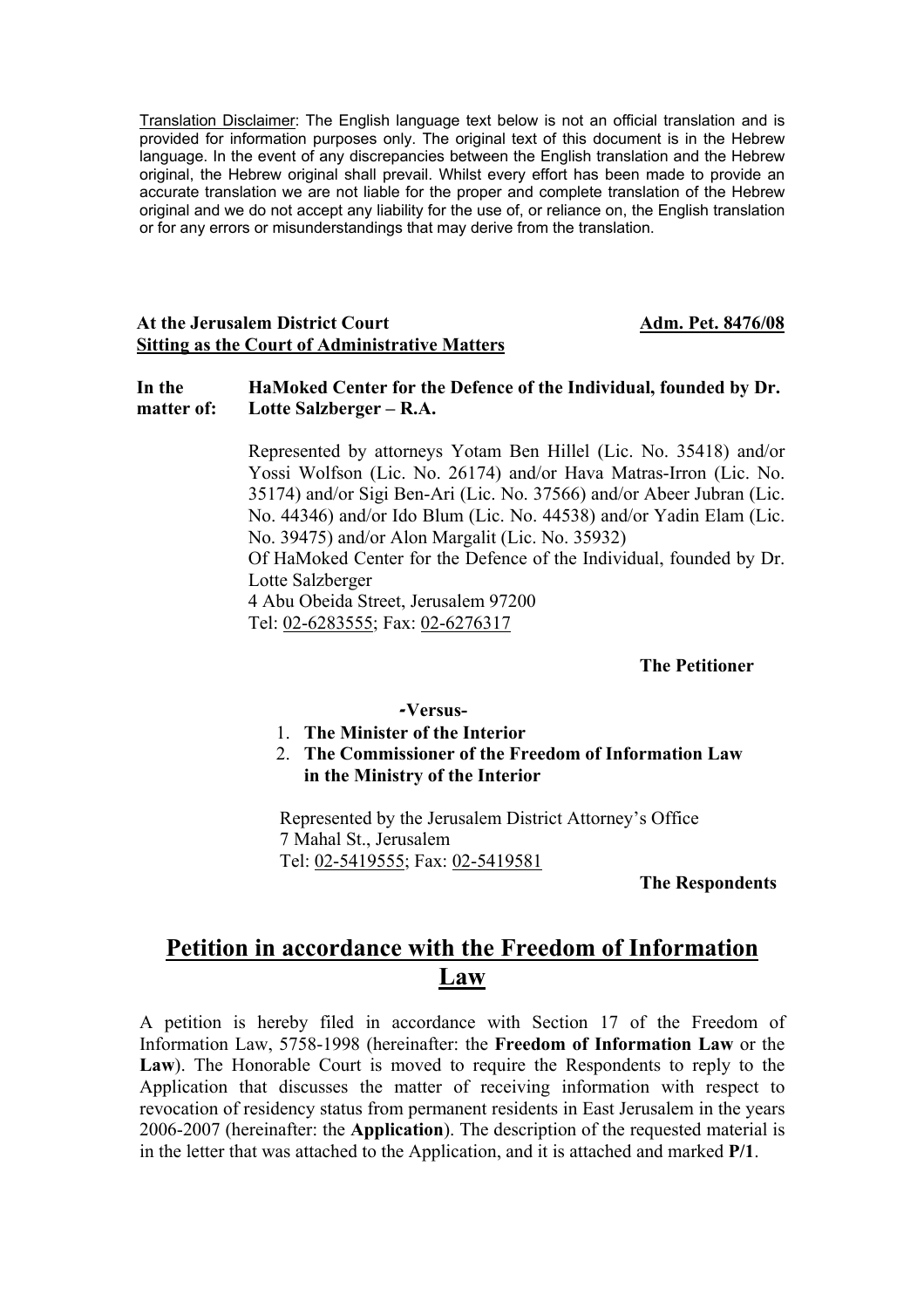**The Application was sent to Respondent 2 as far back as February 11, 2008. Although more than four months have passed since, the Application has not yet been answered, in gross violation of the Law.** 

# **The Factual Infrastructure**

## **The Parties**

- 1. The Petitioner (hereinafter also: the **Center for the Defence of the Individual** or **HaMoked**) is a non-profit association that acts to promote the human rights of the residents of the Territories and of Eastern Jerusalem. The Center for the Defence of the Individual was founded in 1988 in light of the events of the First Intifada, and since then and until this day has handled tens of thousands of applications, through approaching the State Authorities and through legal activity, whether by representing others and whether as a public petitioner. In addition, HaMoked issues periodical reports and subject reports as part of its public objectives, and its desire to realize the democratic principle of the public's right to know.
- 2. *Inter alia*, HaMoked assists the residents of Eastern Jerusalem in fighting a variety of human rights' violations relating to the residents' civil status and to their right to a family life. In this respect, HaMoked takes care of East Jerusalem residents whose status was revoked; applications for family unification, filed by East Jerusalem residents for their spouses; applications to register the children of those residents; and the cases of people with no status who live in the city.
- 3. In many of the cases, the specific petitions of those residents also include matters of principle. Matters which can amount to a broad impact on the issue of the status of the residents of East Jerusalem. Thus was the case, for example, in the matter due to which HCJ 2227/98 *The Center for the Defence of the Individual et al. v. the Minister of the Interior et al.* was filed. In that case, HaMoked petitioned to the HCJ, with other human rights organizations as well as residents whose status was revoked due to the policy of the Ministry of the Interior. In the course of the conduct of that petition, in March 2000, the Minister of the Interior at the time, Natan Sharansky, filed an affidavit to the HCJ which "softened", to some extent, the policy of revocation of residency. In accordance with the language of the affidavit, whoever of those residents whose residency had been revoked, could reacquire his residency, had he met certain conditions. In addition, the Ministry of the Interior undertook not to revoke the residency of a person who stayed outside of Israel for more than seven years – if that person met certain conditions.
- 4. HaMoked also files petitions in the matter of receiving information from the authorities. Thus, for example, HaMoked filed a petition in the matter of receiving the Respondents' procedures with respect to restricting East Jerusalem residents from going abroad via the Allenby Bridge. (Adm. Pet. (Jerusalem) 750/05 *The Center for the Defence of the Individual v. The*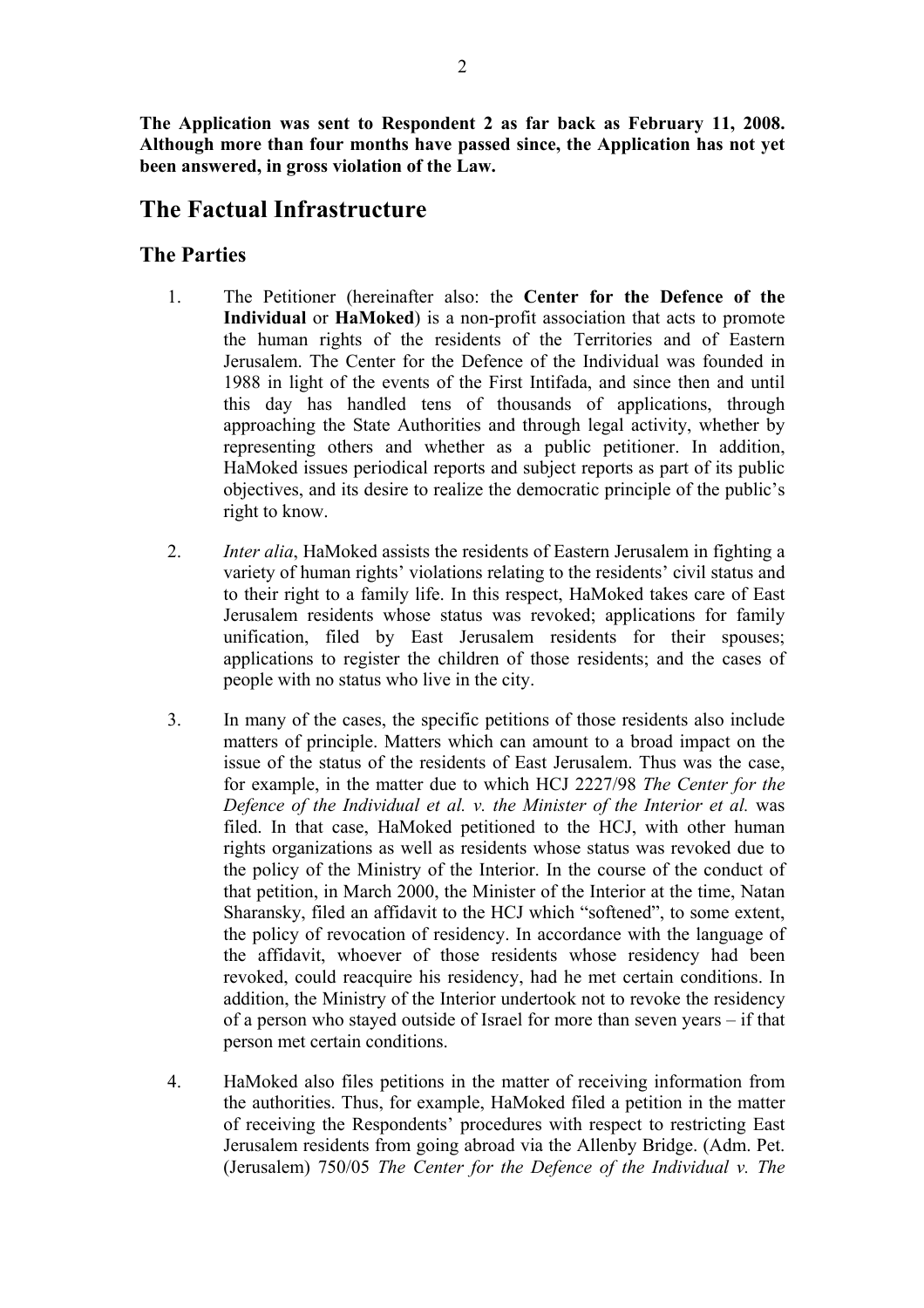*Minister of the Interior et al., a petition in accordance with the Freedom of* Information Law). Following the filing of the petition, the Respondents transferred a copy of the procedures to HaMoked. That was the case recently as well, when HaMoked petitioned, with other human rights organizations, for the receipt of the complete compilation of the Population Administration's procedures, for allowing the petitioners to review it, and to publish all of the Population Administration's procedures on the Ministry of the Interior's website. In this petition the judgment given fully granted the petition. (Adm. Pet. (Jerusalem) 530/07 *The Association for Civil Rights in Israel et al. v. The Ministry of the Interior*, *Takdin-District Courts* 2007(4), 10803).

5. As aforesaid, The Center for the Defence of the Individual also publishes reports on various issues. With respect to the civil status of residents in East Jerusalem, HaMoked published three reports between the years 1997- 2004: **The Quiet Transfer – Revocation of the Residency Status of Palestinians in East Jerusalem; The Quiet Deportation Continues: Revocation of Residency and Denial of Social Rights of East Jerusalem Palestinians; Forbidden Families: Family Unification and Child Registration in East Jerusalem.**

The reports can be found on The Center for the Defence of the Individual's website: www.HaMoked.org.il

6. According to Section 3 of the Freedom of Information Law, the Respondents are the ones responsible to provide a reply to enquiries according to the Law.

## **The Subject Matter of the Application**

- 7. This Petition, as aforesaid, concerns the receipt of data about the revocation of the residency status from residents in East Jerusalem during each of the years 2006 and 2007.
- 8. It shall be noted that part of the Application is a follow-on-application to the application handled by Respondent 2 during 2007, an application filed by the 'B'Tselem' organization. In the context of that application indeed data were received with respect to the magnitude of the revocation of residency in 2006, however those are partial data that do not paint the complete picture in regards to that year. A request carried out by 'B'Tselem' for more detailed information remained unanswered.

B'Tselem's enquiries to Respondent 2, and Respondent 2's replies are attached hereto, marked **P/2-P8**.

- 9. In the Petitioner's enquiry, the subject matter of this Petition, the Respondents were requested to provide the following information:
	- A. How many of East Jerusalem's residents were revoked of their residency status in 2006, and how many were revoked of it in 2007? How many of them are minors (separately for 2006 and for 2007)?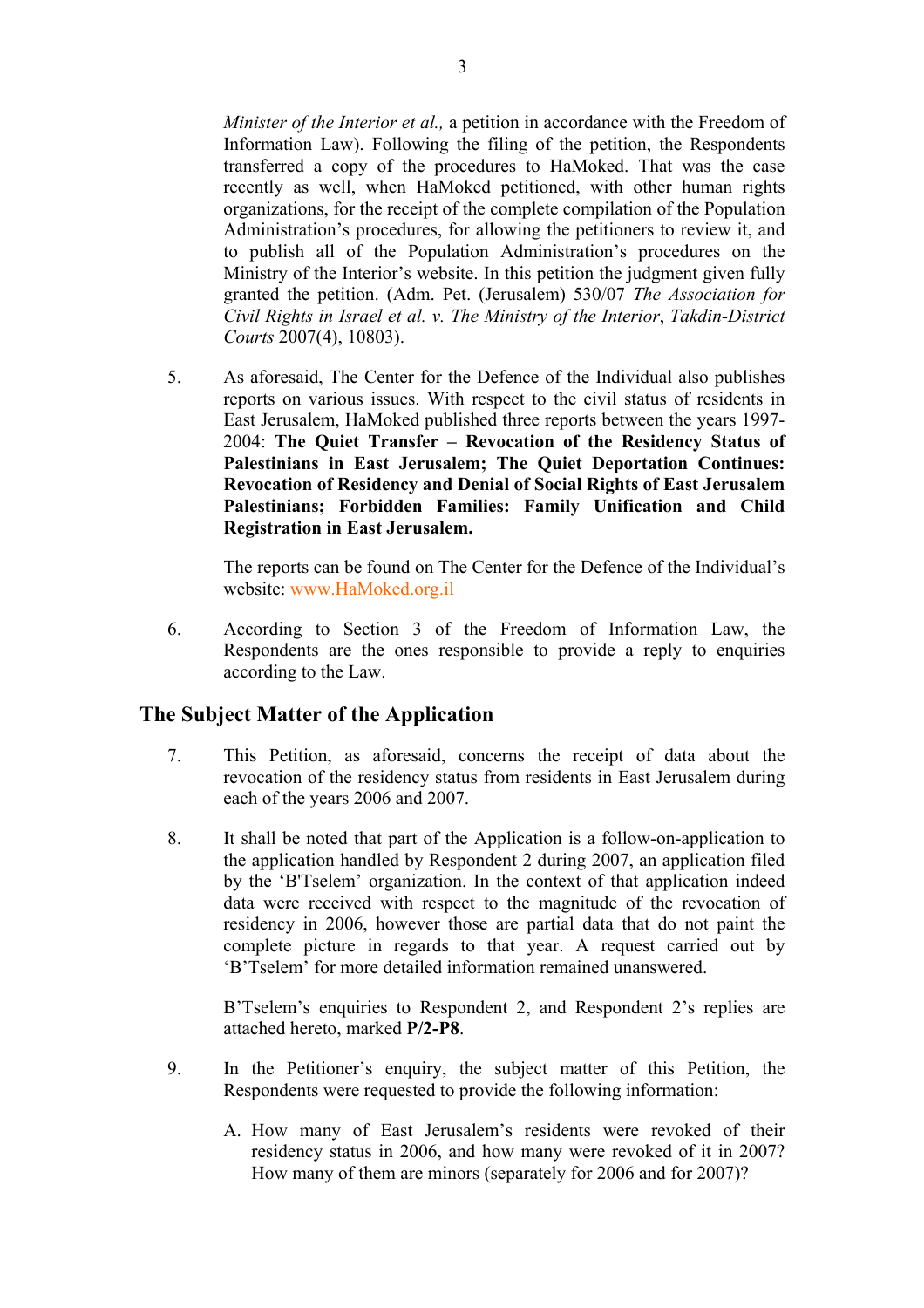- B. What were the causes for the revocation of residency in each of those years? More specifically (in accordance with **Section 11a of the Entry into Israel Regulations, 5734-1974**):
	- 1. How many residents were revoked of their status due to staying outside of Israel for at least seven years?
	- 2. How many residents were revoked of their status due to the receipt of a license for permanent stay in a foreign country?
	- 3. How many residents were revoked of their status due to the receipt of citizenship in a foreign country?
- C. How many residents were revoked of their status **only due to one reason** of the reasons described in Section B, and what is that specific reason?
- D. How many residents were revoked of their status **due to more than one reason** of the reasons described in Section B, and what are the reasons?
- E. How is the Ministry of the Interior informed about the receipt of citizenship or a permanent license in a foreign country by the residents of East Jerusalem?
- F. Will the status also be revoked from an East Jerusalem resident, who received a foreign citizenship or permanent residence, but spent only a few years abroad and is now living in Israel?
- G. Did the Ministry of the Interior notify whoever's residency allegedly 'expired' that he is welcome to file an appeal on the decision? If so – how many people were notified, and how was the notice carried out? How many people approached the Ministry of the Interior following such notice and appealed the decision? How many of them had a hearing held for them?
- H. To how many East Jerusalem residents did the Ministry of the Interior notify in retrospect that it decided to revoke their status? How was the notice carried out?
- I. How many East Jerusalem residents were revoked of their status while they were outside of Israel, in each of the years 2006-2007? Of these people, how many tried to return to Israel and were not permitted to enter, and how many of them entered into Israel by use of non-Israeli documentation (meaning by the use of a tourist visa)?
- J. With respect to the countries in which those who were revoked of their residency received citizenship and/or permanent residence, we shall request a numerical description – how many people were revoked of their residency due to receipt of status in each and every country, and what type of status did they receive? Are there any people who were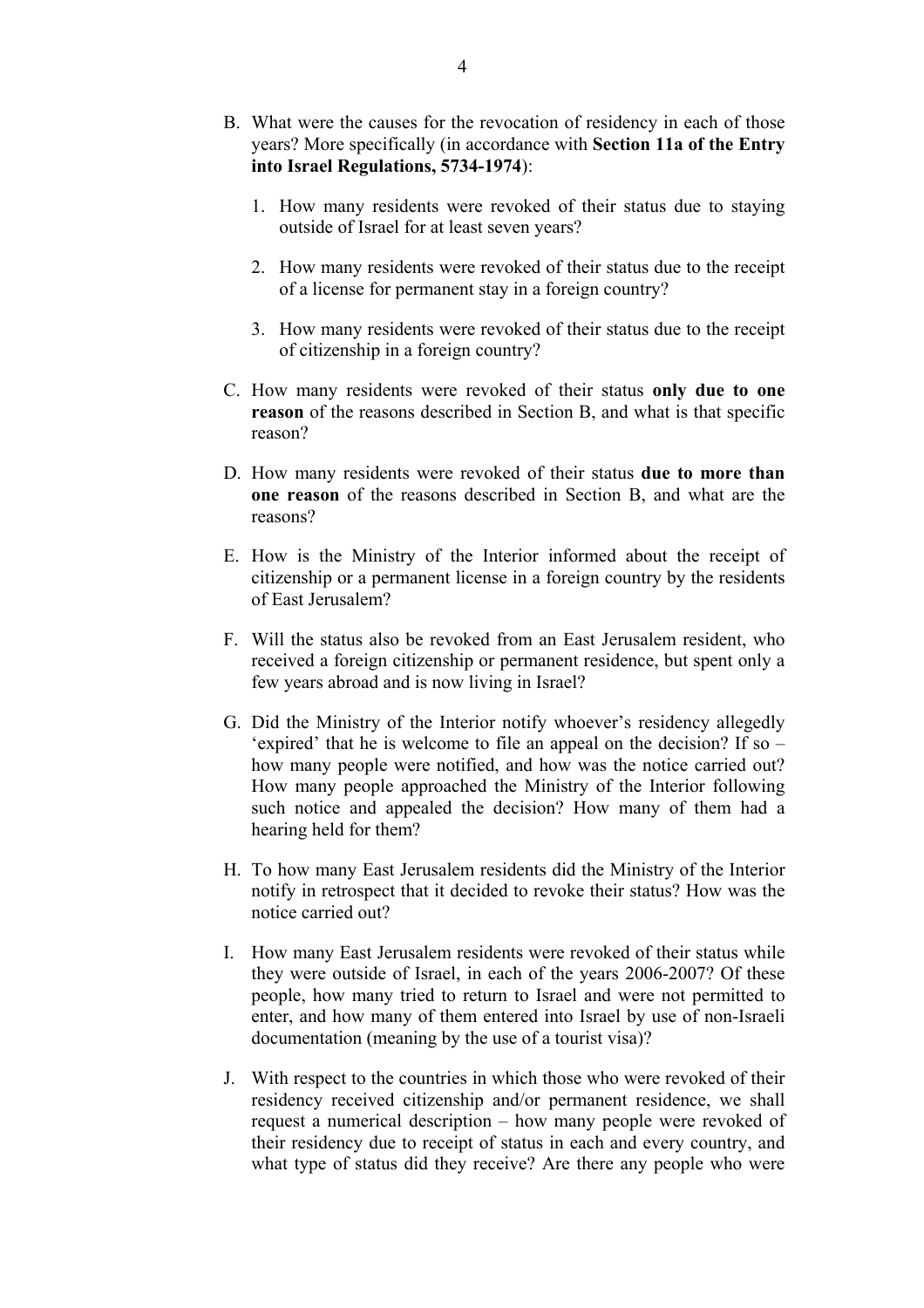revoked of their status due to immigration to the Territories? If so, how many people?

- 10. As is known, the right to receive information does not depend on proving the applicant's interest in the information (see Section 7(a) of the Law and also: (see Adm. Pet. 717/02 *Rabbi Adv. Uri Regev v. Yad Vashem, Takdin – District Courts* 2002(3) 6893, p. 6896; Z. Segal, *The Right to Know in Light of the Freedom of Information Law*, p. 221). However, and superfluously, we shall request to somewhat describe the vitalness of receiving the aforesaid information.
- 11. The requested information can shed light on the legality and the propriety of the residency revocation procedure. The information can also clarify to residents what they are required to do in order to maintain their status, or in other words – in which situations will the Ministry of the Interior stop seeing them as permanent residents. The requested information can also provide an answer with respect to the scope of the phenomenon of revocation of residency in the relevant years, something which may indicate a change in the Ministry of the Interior's policy. It shall be noted that in 2006 the status of 1,363 of East Jerusalem residents was revoked – 6 times as many as in 2005. Receipt of accurate information on this matter with respect to 2007 may enable the Petitioner to understand whether this is a trend of a significant increase in the scope of residency revocation, or a one-time act.
- 12. Therefore, the requested information can assist in the preservation of Israeli residents' rights, whether in the material aspect and whether in the procedural aspect.

# **The Filing of the Application and the Absence of Response to the Application**

- 13. As aforementioned, on February 11, 2008, the Application was sent to Respondent 2, attached with a check in the sum of NIS 86 to the order of the Ministry of the Interior's comptroller. The Application was attached to this Petition as Exhibit P/1.
- 14. On February 25, 2008, the Petitioner received Respondent 2's letter, according to which the Application is being reviewed.

A copy of the Respondent's letter is attached hereto, marked **P/9**.

15. After no additional reply was received on behalf of the Respondents, on March 20, 2008, the Petitioner sent a first reminder letter to Respondent 2.

A copy of the Petitioner's letter is attached hereto, marked **P/10**.

16. On April 16, 2008 the Petitioner sent an additional reminder letter to Respondent 2. In the letter, the Petitioner emphasized that Respondent 2's failure to reply violates the provisions of **The Freedom of Information Law, 5758-1998**.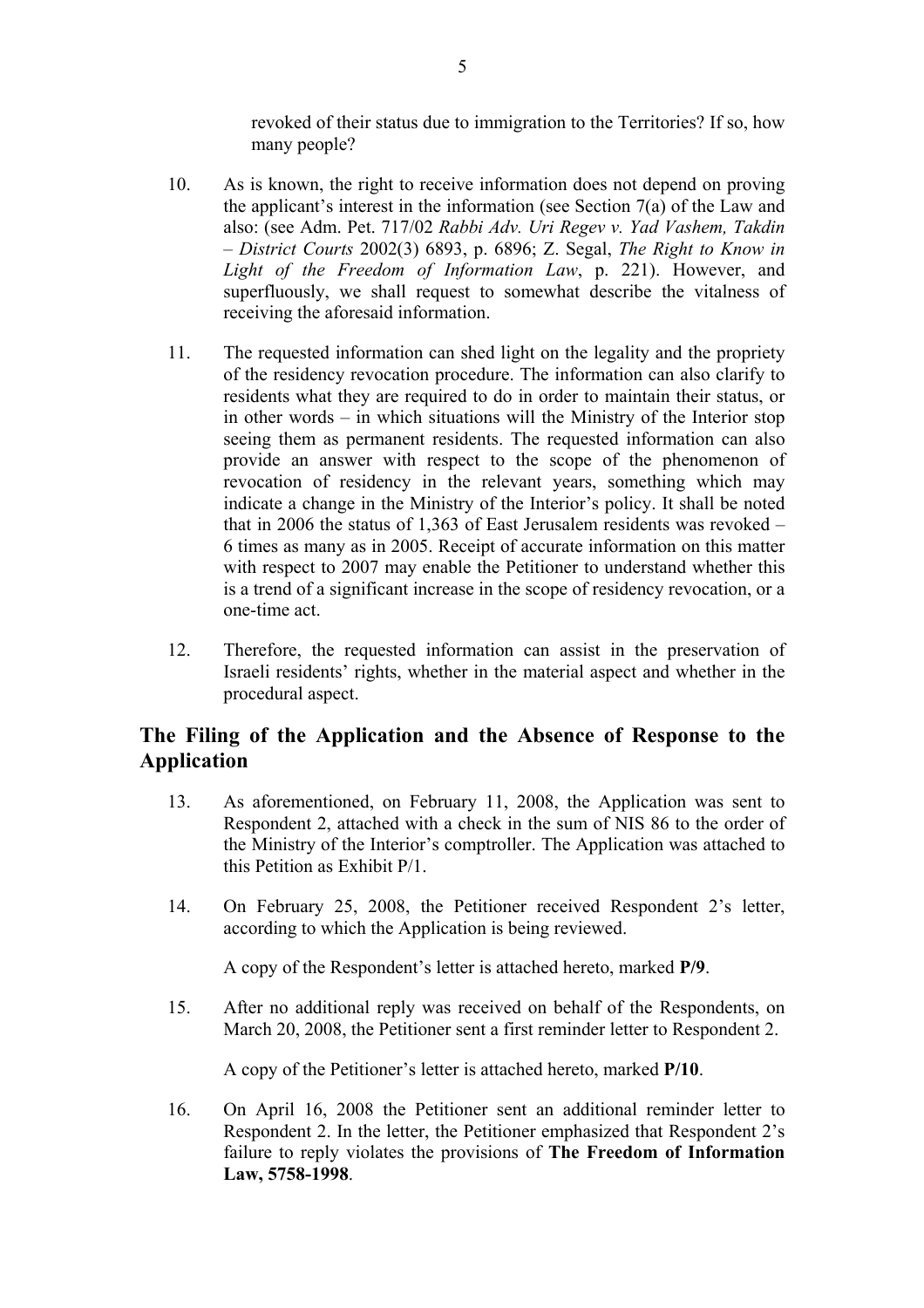A copy of the Petitioner's letter is attached hereto, marked **P/11**.

17. On May 18, 2008, the Petitioner sent an additional reminder letter to Respondent 2. In the letter, the Petitioner emphasized again that Respondent 2's conduct is contradictory to the Law.

A copy of the Petitioner's letter is attached hereto, marked **P/12**.

- 18. And from the Respondents' bureau no reply.
- 19. **Thus, more than four months have passed from the day of filing the Application without it receiving any response from the Respondents, and therefore there is no choice but to file this Petition.**

# **The Legal Argumentation**

#### **The Public's Right to Know and to Receive Information from a Public Authority**

20. The freedom of information is a chief principle in a democratic state, and it constitutes a primary source for supervision over the governmental authorities and for protection of human rights.

> The purpose of the Freedom of Information Law is to enable transparency of the pubic authority's actions and to enable informed control of its functioning. "Enhanced accessibility to information will assist the promotion of social values including equality, rule of law and the honoring of the human rights, and will also enable the public to have better control over the government's actions". (Freedom of Information Bill, 5756-1996). (Adm. Pet. 717/02 *Rabbi Adv. Uri Regev v. Yad Vashem, Takdin – District Courts* 2002(3) 6893, p. 6896).

21. In Administrative Appeal 9135/03 *The Council of Higher Education et al. v. Ha'aretz Newspaper Publishing et al., Takdin-Elyon* 2006(1), 697, p. 704, it was stated that:

> True to the purposes which the Freedom of Information Law is intended to fulfill, in Section 1 the Law opens with a general and broad declaration with respect to the existence of the right to receive information form the public authorities by determining: each Israeli citizen or resident has the right to receive information from a public authority in accordance with the provisions of this Law. In his book "The Right to Know in Light of the Freedom of Information Law" Professor Segal states that this section is "the key section on which the entire Law leans. It constitutes the 'Foundation Stone' on which the legal right to receive information from a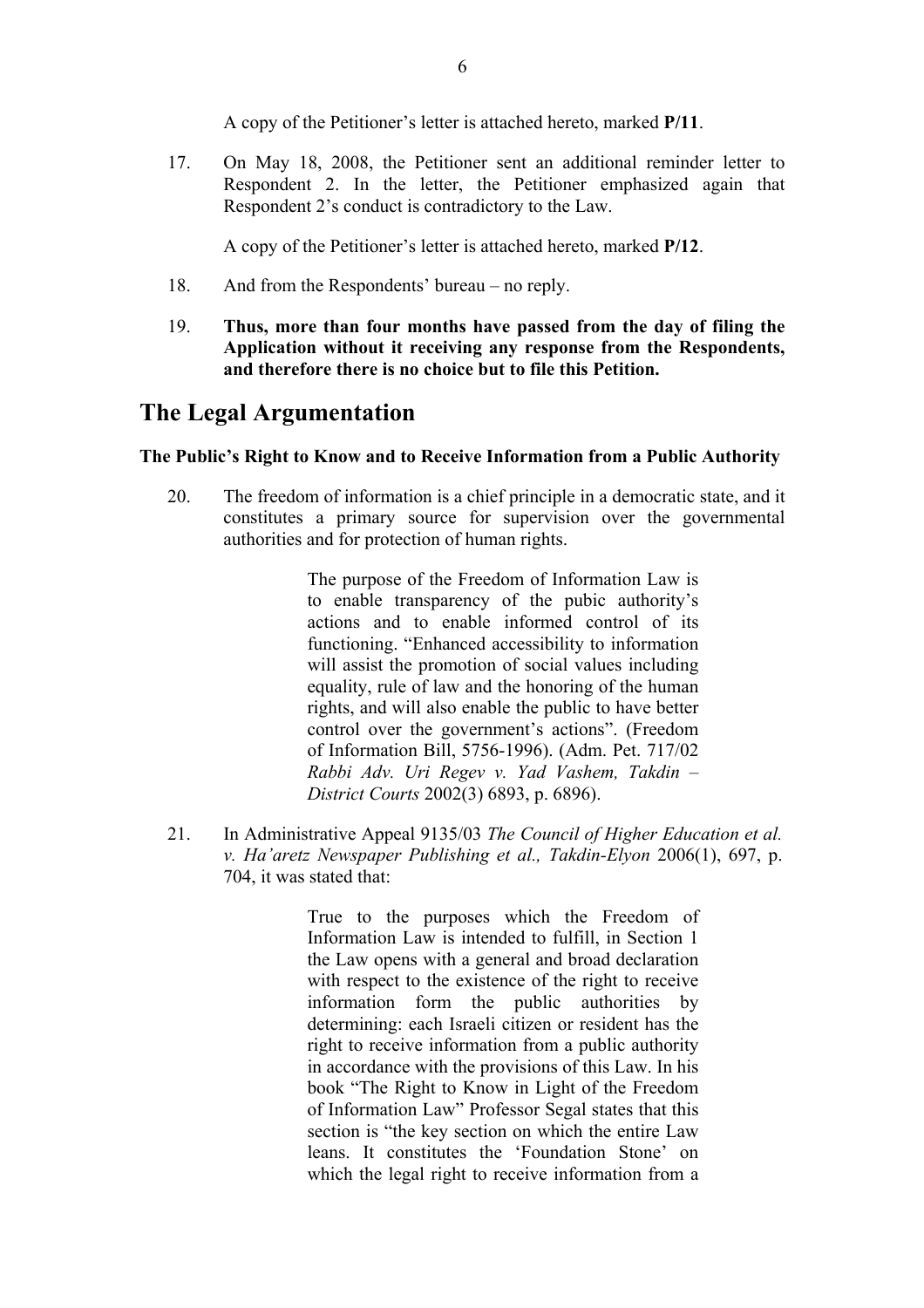public authority leans" (see Segal, *The Right to Know in Light of the Freedom of Information Law,*  97).

22. The Petitioner is requesting the provision of information which has a direct implication on the rights of Israeli residents, chiefly, the basic right to regulated status in the state. Indeed, the Freedom of Information Law enables the public authority to deny a request for receipt of information. However, this authority is available on specific grounds, which (at least apparently) are not fulfilled in our case (see Sections 8 and 9 of the Law). The Respondents also did not argue that the application to receive information should be denied (as is known, the Petitioner did not receive any relevant response to its Application). Therefore, the Petitioner reserves the right to address any argument that is raised for the first time, if any, by the Respondents after the filing of this Petition.

# **The Ministry of the Interior's Conduct is a Gross and Continuous Breach of the Law**

- 23. The actions of the Ministry of the Interior in our matter constitute a gross and continuous breach of the law. As is known, the Law requires the authority to notify the applicant without delay, and at most within a **30 day** period, on its decision with respect to his application. The Respondents did not meet this obligation. The authority may extend this period by another thirty days for reasoned grounds (Section 7(b) of the Law). The Respondents did not extend the period in accordance with this provision. Section 7(c) of the Law determines that "the head of the public authority is entitled to extend the period aforementioned in Sub-section (b) an additional extension, by a reasoned decision that will be sent to the applicant within the aforesaid period, if due to the scope or complexity of the requested information there is a need to extend the period; The additional extension will not exceed the required period for the said reasons, and in any case will not exceed 60 days". This was also not done by the Respondents. And even if the Respondents had used the opportunity granted to them by the Law for the extension of the date, indeed even the maximal period permitted by the Law has already passed.
- 24. The Application which is the subject matter of the Petition was filed on February 11, 2008, more than four months ago, and till this day, despite three reminders that were sent to the Respondents, the Petitioner did not received any reply to the Application.

**In light of all the aforesaid, the Honorable Court is moved to require the Respondents to reply to the Petitioner's Application and to hand over to the Petitioner the requested information in full. In addition, the Court is moved to order the Respondents to pay the Petitioner's costs and legal fees.**